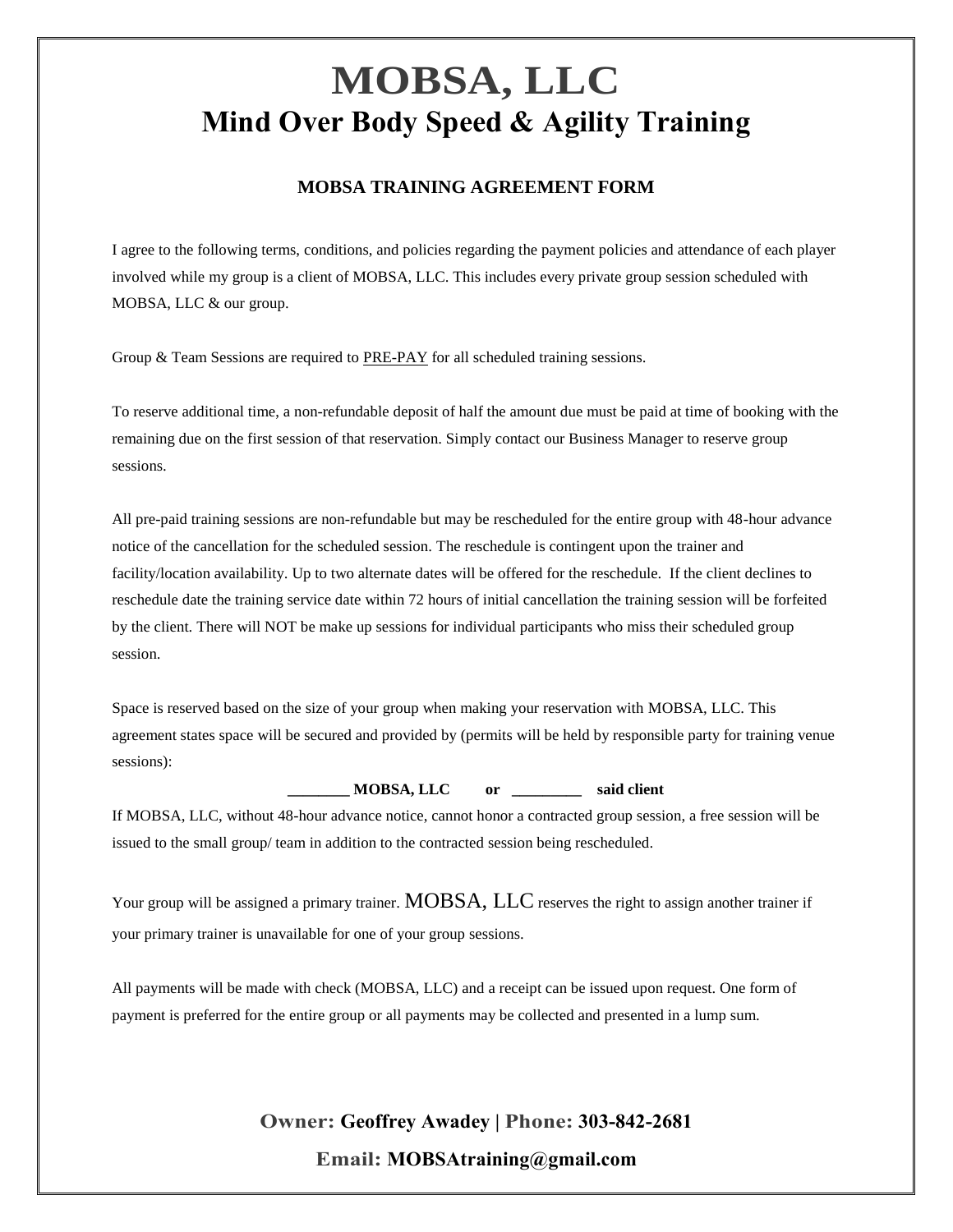### **MOBSA TRAINING AGREEMENT FORM**

| All participants must have a current MOBSA, LLC release on file before participating in training. Participants must                                                                                                            |
|--------------------------------------------------------------------------------------------------------------------------------------------------------------------------------------------------------------------------------|
| also sign- in upon entering the facility each time. If there are any questions or concerns regarding the terms,                                                                                                                |
| conditions, and policies implemented by MOBSA, LLC, please discuss them with the owner of MOBSA, LLC or                                                                                                                        |
| the Business Manager or e-mail info@mosba.com                                                                                                                                                                                  |
| By signing below you fully understand and agree to the terms listed above and will communicate these policies with                                                                                                             |
|                                                                                                                                                                                                                                |
|                                                                                                                                                                                                                                |
|                                                                                                                                                                                                                                |
| Client's Contact Name: Manual Contract of Alberta Contract of Alberta Contract of Alberta Contract of Alberta Contract of Alberta Contract of Alberta Contract of Alberta Contract of Alberta Contract of Alberta Contract of  |
| Client's Team Name: Manual Client of Team Name and Security of Team Name and Security of Team Name and Security of Team Name and Security of Team Name and Security of Team Name and Security of Team Name and Security of Tea |
|                                                                                                                                                                                                                                |
|                                                                                                                                                                                                                                |
| Dates of contracted sessions shall run from:                                                                                                                                                                                   |
| $\begin{array}{ c c c }\hline \end{array}$ to _______________ for a total of six (6) training sessions by $\mathbf{MOBSA, LLC}$                                                                                                |
| Price per participant:                                                                                                                                                                                                         |
|                                                                                                                                                                                                                                |
|                                                                                                                                                                                                                                |
| <b>E-mail</b>                                                                                                                                                                                                                  |
| <b>Phone Number</b>                                                                                                                                                                                                            |
|                                                                                                                                                                                                                                |
|                                                                                                                                                                                                                                |

**Owner: Geoffrey Awadey | Phone: 303-842-2681**

**Email: MOBSAtraining@gmail.com**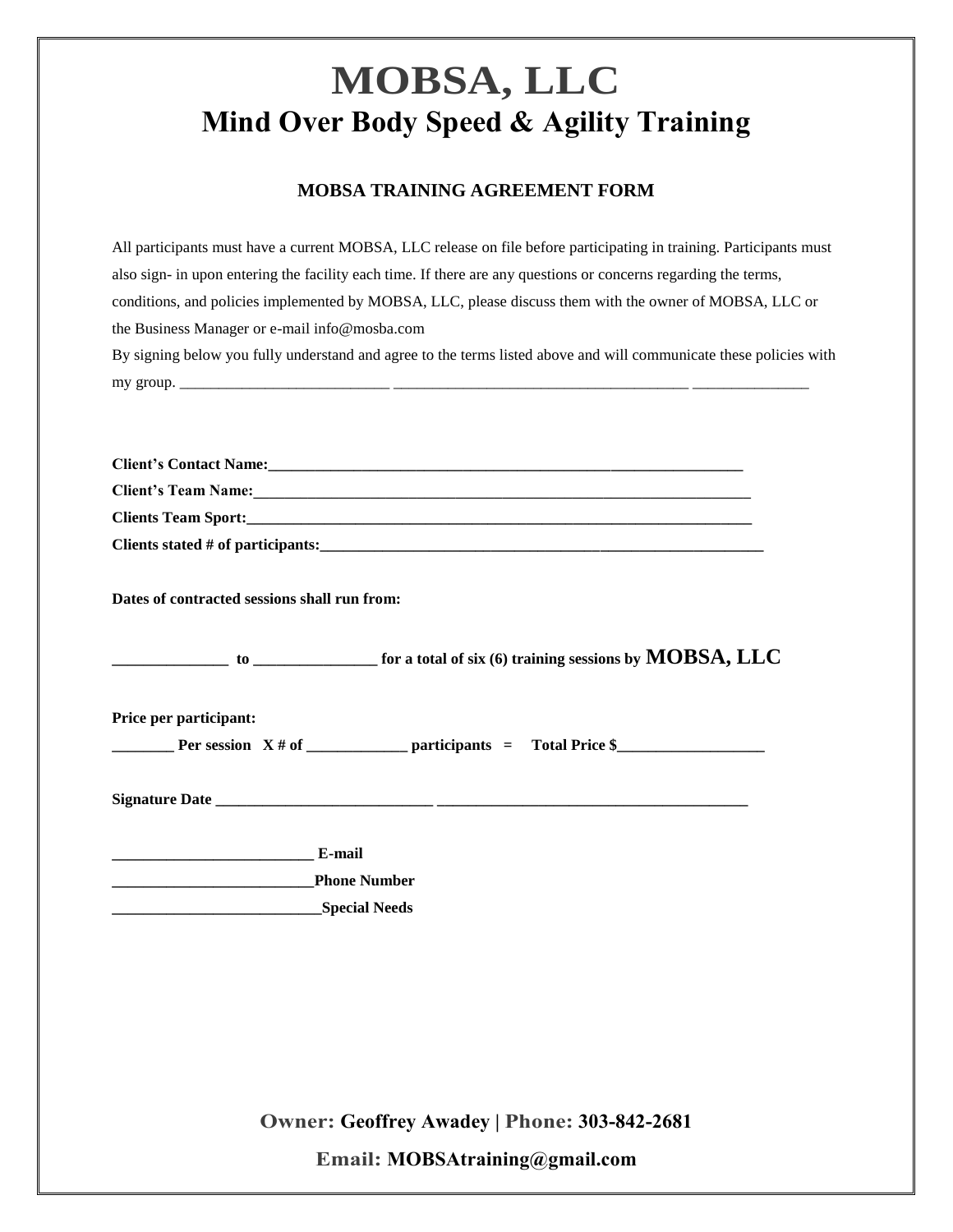### **MOBSA TRAINING AGREEMENT FORM**

**Client (participant) Information Form:**

| Name:                     | <b>Phone:</b> | D.O.B:          |  |
|---------------------------|---------------|-----------------|--|
| <b>Address:</b>           | City:         | $\mathbf{Zip:}$ |  |
| <b>Email:</b>             |               |                 |  |
| <b>Emergency Contact:</b> |               | <b>Phone:</b>   |  |

### **WAIVER FORM**

Please take a moment to carefully read the following information and sign where indicated. If you have a specific medical condition or symptoms, our training could be contraindicated. A referral from your primary physician may be required prior to our sessions.

#### **Comments:**

Release and Liability waiver- in recognition of and with knowledge of the fact that engaging in any form of physical activity involves a substantial risk of personal injury, I, the undersigned, warrant that I(Athletes Name)\_\_\_\_\_\_\_\_\_\_\_\_\_\_\_\_\_\_\_\_\_\_\_\_\_\_\_\_ am in good physical condition and hereby agreeto assume the risk of any injury that may result from the participation of activities at The MOBSA LLC Speed and Agility Training

#### **Training:**

Therefore, in consideration for being permitted to participate in such event, I hereby release, waive and forever discharge The MOBSA LLC Speed and Agility Training from any and every claim, demand or act of whatever kind, arising from any Bodily Hann, Personal Injury or Death resulting from an accident which may occur as a result of participation in such an event. Further, and to the same extent and scope, I release said parties from any claimwhatsoever which may be attributed to the receipt of First Aid or other Emergency Treatment rendered me in connection with my participation in such an event. I also give my permission to allow my Child/ Athlete to be photographed for promotional or publicity purposes. I, the undersigned have answered allmedical questions as honestly as possible. I,the undersigned, affirmatively swear that I am the Parent or Legal Guardian of the participant and am fully competent to and do hereby execute thisrelease and waiver on behalf of that individual, Heirs or Assigns. I further represent and warrant that I have read and fully understand the terms of this Document and their Legal significance. In witness where of l have voluntarily and without inducement from any party executed thisrelease and waiver.

#### Signature of Legal Guardian:

Date:

**Owner: Geoffrey Awadey | Phone: 303-842-2681**

**Email: MOBSAtraining@gmail.com**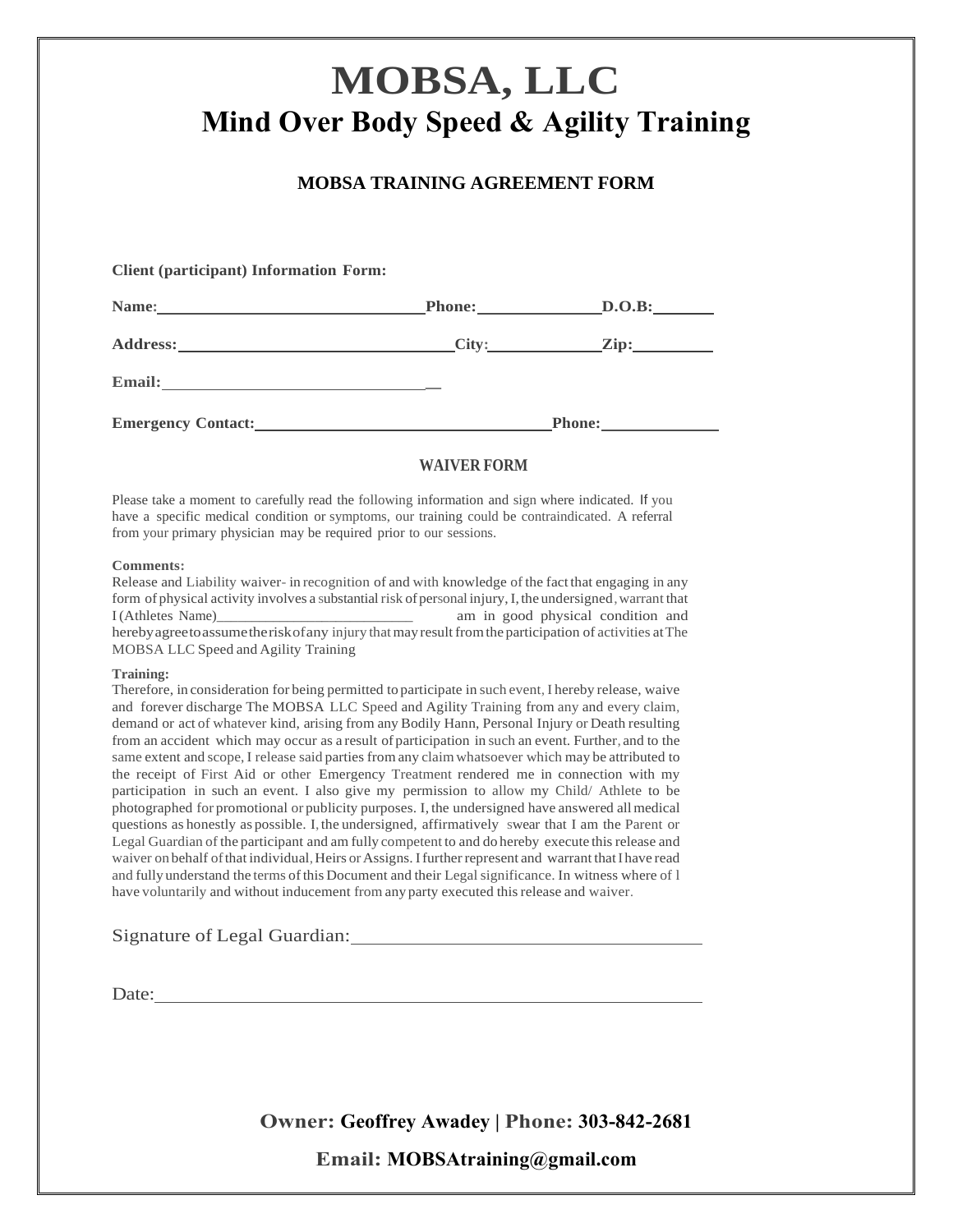## **PHYSICAL ACTIVITY READINESS QUESTIONNAIRE**

**Client** (participant) **Name:**  $\qquad \qquad$  **Date:**  $\qquad \qquad$  **Date:**  $\qquad \qquad$ 

Has your doctor ever said that you have a heart condition and that you should only perform physical activity recommended by a doctor?

Do you feel pain inyour chest when you perform physical activity?

In the past month, have you had chest pain when you were not performingany physical activity?

Do you lose your balance because of dizziness or do you ever lose consciousness?

Do you have a bone or joint problemthat could be made worse by a change in your physical activity?

Do you know of any other reason why you should not engage in physical activity?

*If you answered "YES" to one more of the above questions, consult your physician before engaging in physical activity. Tell your physician which questions you answered "YES" to. After a medical evaluation, seek ad vice from your physician on what type of activity is suitable for your current condition.*

> **Owner: Geoffrey Awadey | Phone: 303-842-2681 Email: MOBSAtraining@gmail.com**